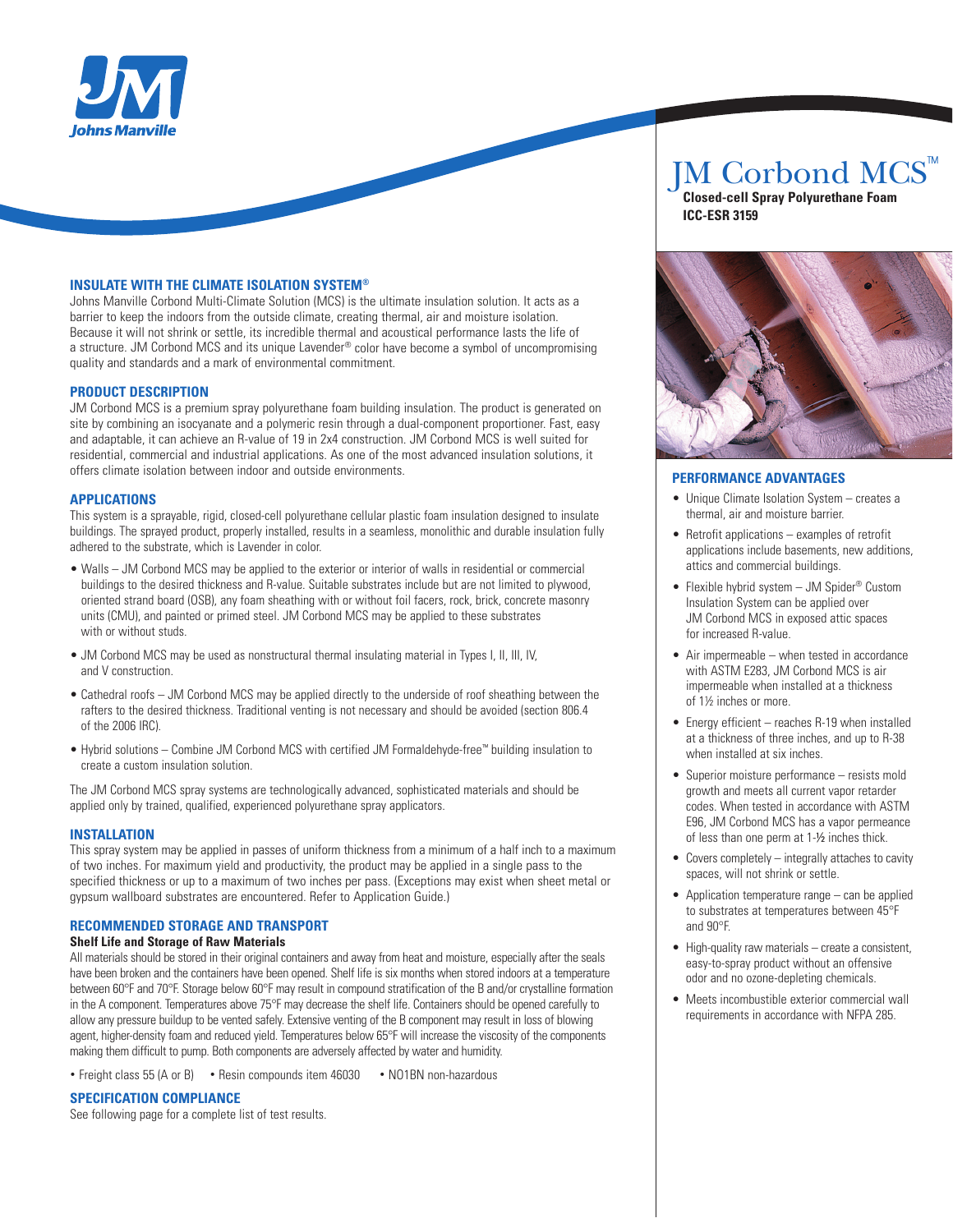# JM Corbond MCS™ **Closed-cell Spray Polyurethane Foam**

#### **Typical Physical Properties**

|                            | <b>ASTM Method</b>                           | <b>JM Corbond MCS</b>                                                                       |
|----------------------------|----------------------------------------------|---------------------------------------------------------------------------------------------|
| Nominal Density            | D-1622                                       | $2.0$ lb/cu ft                                                                              |
| Compressive Strength (1")  | D-1621                                       | 18 psi                                                                                      |
| Compressive Strength (3")  | D-1621                                       | 20 psi                                                                                      |
| Closed-cell Content        | D-1940                                       | $>90\%$                                                                                     |
| K-factor                   | C-518 (initial)<br>C-1029-07 (180-day aged)* | 0.15<br>0.16                                                                                |
| R-value                    | C-518 (initial)<br>C-1029-07 (180-day aged)* | 6.6<br>6.3 at 1 inch, 25.3 at 4 inches                                                      |
| <b>Water Absorption</b>    | D-2842                                       | $0.020$ (gm/cc)                                                                             |
| Water Vapor Transmission   | $E-96$                                       | 0.7 perms @ 1.5"                                                                            |
| Air Infiltration           | E-283-04                                     | 75 Pa 0.006 L/S/m <sup>2</sup><br>$(1.57 \text{ psf})$ (<0.006 cfm/ft <sup>2</sup> )        |
|                            |                                              | 300 Pa 0.006 L/S/m <sup>2</sup><br>$(6.24 \text{ psf})$ $(<0.006 \text{ cfm/ft}^2)$         |
| Air Permeance              | E-2178-03                                    | 75 Pa 0.000055 L/S.m <sup>2</sup> .Pa<br>$0.000117$ ft <sup>3</sup> /min.m <sup>2</sup> .Pa |
|                            |                                              | 300 Pa 0.000024 L/S.m <sup>2</sup> .Pa<br>0.000051 ft <sup>3</sup> /min.m <sup>2</sup> .Pa  |
| Recycled Content of Side B |                                              | 13% (pre- and post-consumer)                                                                |

\*Aged 180 days per Federal Trade Commission 16CFR Part 460.

FIRE TEST RESULTS:

NFPA 286 – Compliant with Chapter 2603.9 of the IBC and AC377, appendix X for use in attics and crawl spaces – PASS

NFPA 285 – Compliant with IBC Chapter 2603.5, exterior walls of Type I, II, III and IV buildings – PASS

NFPA 286 – Compliant with IBC Chapter 803.1.2, Interior Finish without a 15-minute thermal barrier when covered with 22 wet mils of International Fireproof Technology, Inc. DC coating – PASS NOTES:

 1. This information is intended only as a guide for design purposes. The values shown are the average values obtained from sprayed laboratory samples. The test methods were performed per the ASTM Standards.

2. Thermal performance (K-factor and R-value) varies depending on age and use conditions.

The information herein is to assist customers in determining whether our products are suitable for their applications. We request that customers inspect and test our products before use and satisfy themselves as to content and suitability. Our products are intended for sale to industrial and commercial customers for processing. We warrant that our products will meet our written specifications. Nothing herein shall constitute any other warranty express or implied, including any warranty of merchantability or fitness, nor is protection from any law or patent to be inferred. The exclusive remedy for all proven claims is replacement of raw materials and in no event shall we be liable for special, incidental or consequential damages.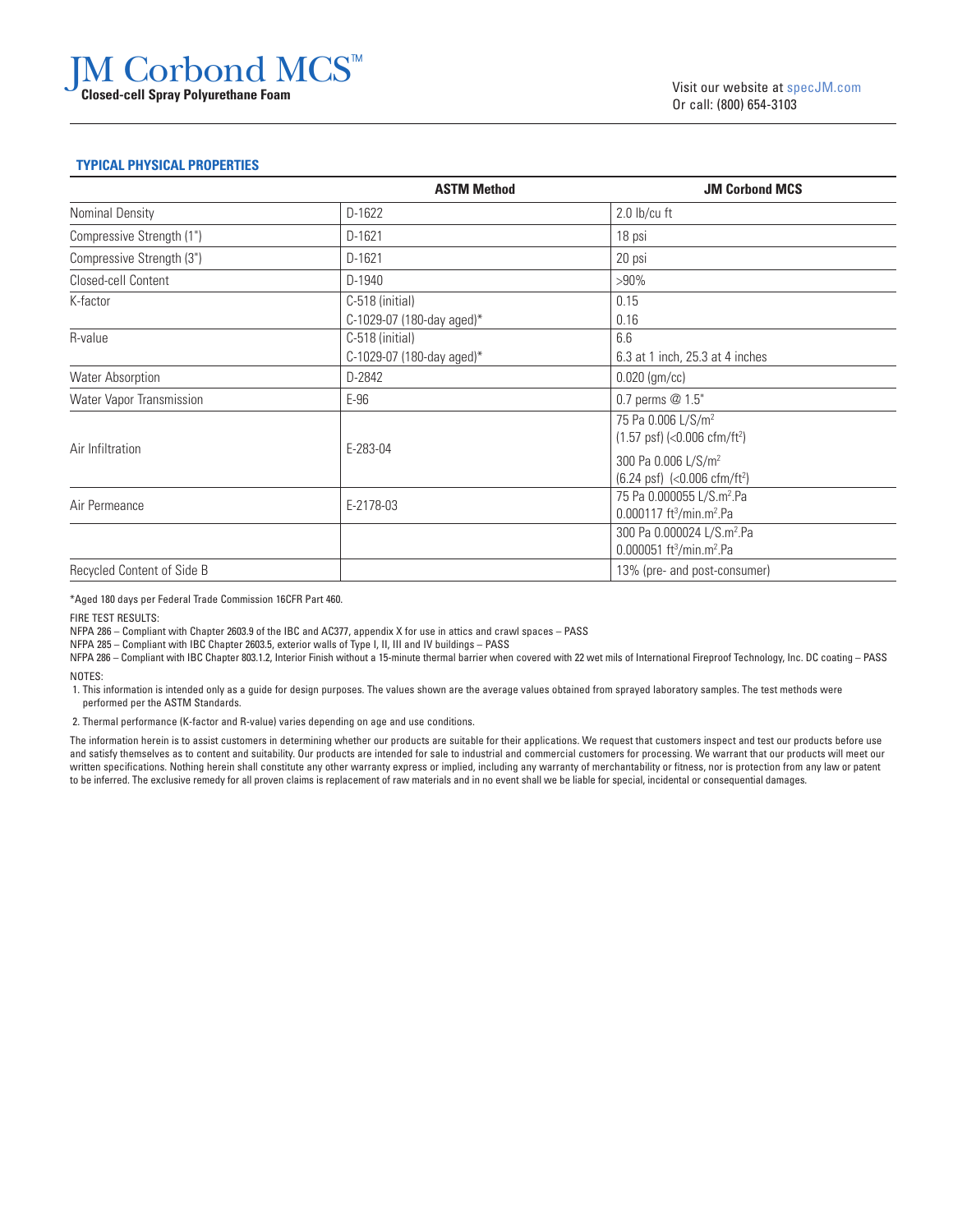#### **Properties and Processing Characteristics Liquid Component Properties Viscosity**

| Component A (cps)              | 190             |
|--------------------------------|-----------------|
| Component B (cps)              | 1100 cps @ 72°F |
| Specific Gravity @ 70°F        | 12              |
| Mixing Ratio Component A and B | 1:1             |

#### **Flammability Characteristics**

### **Surface Burning Characteristics:** ASTM E84 **Flame Spread:** <25

**Smoke:** <450

**Note:** This numerical flame spread and all other data presented are not intended to reflect the hazards presented by this or any other material in actual fire situations. The use of polyurethane foam in interior applications on walls or ceilings presents a fire risk unless protected by an approved thermal barrier. One building code definition of an approved thermal barrier is a material equal to half-inch gypsum wallboard. Consultation with building code officials before application is recommended. **Caution:** Polyurethane foam produced from these materials is a fire hazard if exposed to fire or excessive heat (e.g., cutting torches, soldering torches, etc.). Each firm, person or corporation engaged in the use, manufacture, production or application of the polyurethane foams produced from these resins should carefully examine construction sequencing and end-use to determine any potential fire hazard associated with such product and to utilize appropriate precautionary and safety measures during construction.

#### **Equipment**

Proportioning equipment shall be manufactured by Graco/Gusmer or Glasscraft and shall be capable of metering each component within  $\pm 2\%$  of the metering ratio previously noted. The gun should be of the internal mix type, which provides thorough blending of the two components. The equipment shall be of the heated airless type capable of maintaining 125°F at the gun by use of both primary heaters and heated hoses. Hose thermal sensor in B side. The use of 2:1 feeder pumps is recommended for supplying the liquid components to proportioner, especially during winter operations.

#### **Processing Characteristics and Recommendations**

|                              | <b>Preheater</b> | Hose           |
|------------------------------|------------------|----------------|
| Component A                  | $90 - 120$ °F    | $110 - 125$ °F |
| Component B                  | $110 - 125$ °F   |                |
| Gun Pressure at Tip (static) | min 1100 psi     |                |

These temperatures are typical of those required to produce mixed product using conventional Graco/Gusmer equipment under various conditions. Environmental conditions may dictate the use of other temperature ranges. However, under no circumstances should a temperature of 130°F be exceeded. It is the responsibility of the applicator to determine the specific temperature settings to match the environmental conditions, his own equipment and these materials.

#### **Machine Mix at Recommended Temperatures**

| Rise/Tack-Free Time | $4 - 5.5$ sec. |
|---------------------|----------------|
| Cure Time           | 4 hours        |

#### **Characteristics**

Reaction times are affected by ambient temperature and the temperature of the substrate. Sprayed through Gusmer Model H-II proportioner, Gap Pro Gun with 01 chamber at recommended processing temperatures and pressures.

#### **Recommended Substrate Temperatures at Time of Application**

| Minimum | $45^{\circ}$ F |
|---------|----------------|
| Maximum | $90^{\circ}$ F |

#### **Spraying**

This spray system may be applied in passes of uniform thickness from a minimum of a half inch to a maximum of two inches. For maximum yield and productivity, the product may be applied in a single pass to the specified thickness or up to a twoinch maximum pass. (Exceptions may exist when sheet metal or gypsum wallboard substrates are encountered. Consult Application Guide on page 4.) "Flash" passes or a thin pass of less than one inch on cold surfaces is to be avoided and may result in loss of adhesion of subsequent passes and yield. Thicknesses over two inches require multiple passes. Allow product curing and cooling between each pass; over pass cure time minimum 10 minutes per inch, two-inch pass requires minimum 20 minutes. (Hot substrates may require more time, see Application Guide on page 4. JM Corbond MCS must not be applied in a thickness exceeding two inches in a single pass. If this thickness is exceeded, it will seriously affect the quality and physical properties of the finished product and the internal temperature building up within the foam may cause charring inside the foam bun and bread loafing. (Under certain conditions, applications exceeding this thickness may cause spontaneous combustion of the foam to occur, even hours after product was applied.)

#### **Cleanup Liquids**

Nonflammable solvents should be used for cleanup. Consult your solvent manufacturer MSDS for handling precautions.

#### **Protective Equipment**

Spraying of polyurethane foam results in the atomizing of the components to a fine mist. Inhalation and exposure to the atomized particles must be avoided. The following protective equipment is recommended:

a. Full-face mask or hood with fresh air source

b. Fabric coveralls

c. Fabric or rubber gloves

#### **Empty Drum Storage**

Store empty drums on their sides with bungs in to avoid moisture entering. "Empty" is defined as product residue at the bottom of the drum no deeper than a half inch and eight inches or less across. Recyclers require drums to be "drip-dried" before accepting them.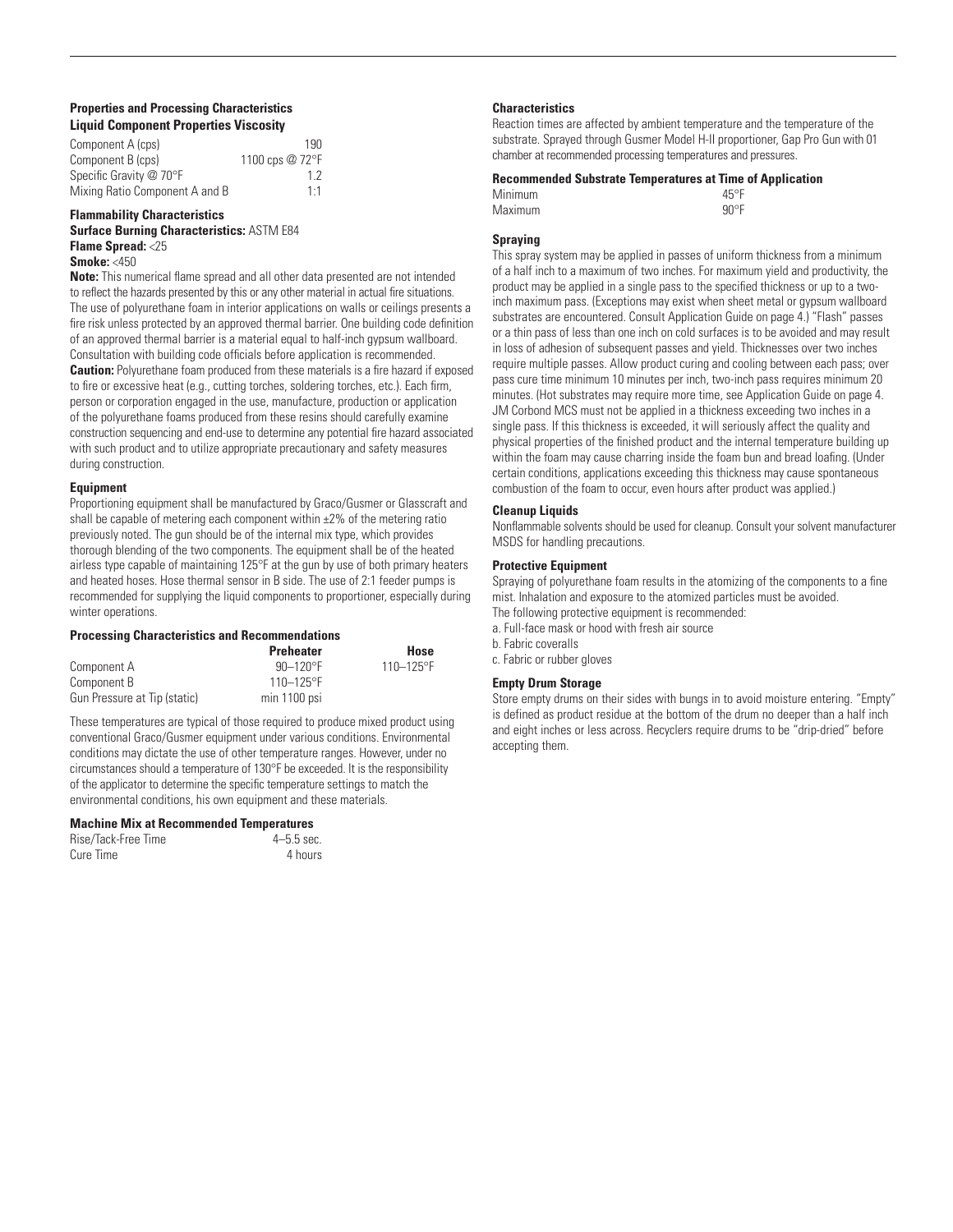## **APPLICATION GUIDE**

#### **Description**

This system is sprayable, rigid, closed-cell polyurethane cellular plastic foam insulation designed to insulate buildings. The sprayed product, properly installed, results in a seamless, monolithic and durable insulation fully adhered to the substrate. JM Corbond MCS spray systems are technologically advanced, sophisticated materials and should be applied only by trained, qualified, experienced polyurethane spray applicators.

#### **Walls**

JM Corbond MCS may be applied to the exterior or interior of walls in residential or commercial buildings to the desired thickness and R-value. Suitable substrates include but are not limited to plywood, OSB, any foam sheathing with or without foil facers, rock, brick, CMU, concrete, and painted or primed steel. JM Corbond MCS may be applied to these substrates with or without studs.

#### **Cathedral Roofs**

JM Corbond MCS may be applied directly to the underside of roof sheathing between the rafters to the desired thickness. Traditional venting is not necessary and should be avoided (section 806.4 of the 2006 IRC).

#### **Vapor Retarders**

Typically, no additional vapor retarder need be installed over a cavity wherein JM Corbond MCS has been installed at two inches or greater. Because of JM Corbond MCS's low water-vapor permeance and excellent sealing characteristics, it functions as its own vapor retarder. (See Physical Properties.) The elimination of a second vapor sheet will avoid the creation of what is commonly known as a water vapor "trap." The use of JM Corbond MCS in conjunction with other insulation products or in special environments such as freezers, swimming pools or other special environments may require specific technical attention to vapor retarders. Please consult JM technical personnel.

#### **Clearances to Heat Sources**

A minimum of three inches of clearance is required between JM Corbond MCS and combustion appliance flues, fireplace flues, recessed can lights, including IC-rated fixtures, heat lamps and other heat-producing sources.

#### **Combustion Air to Combustion Appliances**

Modern construction techniques of house tightening require that outside air inlets be provided to deliver combustion air to natural gas, propane or oil-fired appliances such as furnaces, boilers, water heaters, space heaters, etc., including gas or wood-burning fireplaces. Backdraft dampers or positive pressure venting may be needed on combustion appliance vents to prevent negative air pressures developed by bath or kitchen vent fans from backdrafting combustion effluent into the building interior.

#### **Warning: Polyurethane Foams Will Burn When Exposed to Fire**

The use of polyurethane foam in interior applications on walls or ceilings presents a fire risk unless protected by an approved fire-resistant thermal barrier with a finish rating of not less than 15 minutes. Polyurethane foam produced from these materials may present a fire hazard if exposed to fire or excessive heat (e.g., cutting torch or soldering torch, construction heater). Each firm, person or corporation engaged in the use, manufacture, production, processing or application of the polyurethane foam produced from these resins should carefully examine the end-use and construction sequencing to determine any potential fire hazard associated with such product and utilize appropriate design and safety measures.

#### **Substrate Preparation**

For optimum results, surfaces receiving JM Corbond MCS should be clean and dry, free of dirt, oil, solvent, grease, loose particulate, peeling coating or other foreign matter. Untreated wood, plywood and OSB typically do not need primer. JM Corbond MCS also adheres well without primer to expanded polystyrene, extruded polystyrene, foil-faced insulation boards, CMU and cured concrete. Ferrometallic substrates (especially mild steel) should be sand-blasted in accordance with SSPC-SP6. Sand-blasted surfaces should be immediately primed with an epoxymide primer as recommended by the primer manufacturer. Galvanized and stainless steel, and aluminum substrates should be treated with an appropriate wash primer or adhesive prior to application of JM Corbond MCS. Consult your primer manufacturer and JM for a specific recommendation. Acid wash or other pre-wash may also be needed.

#### **Drywall Substrates**

Drywall substrates to which JM Corbond MCS is to be applied in thicknesses over 1½ inches require a first pass thickness at and not to exceed 1½ inches with an appropriate cure time before full thickness pass is applied. Lift thicknesses exceeding 1½inches to drywall may deform the drywall. Similar precautions may apply to pre-engineered metal buildings. Drywall requires no priming.

#### **Substrate Temperature and Moisture**

This spray system is provided in different reactivity profiles to meet varying substrate temperatures as noted in Processing. Substrates over 90°F, such as decks of cathedral roofs with sunshine above, require longer than minimum cooling time between passes. Flash passes at cold substrate are to be avoided. JM technical personnel should be consulted in all cases where application conditions are marginal. Moisture in the form of rain, dew, frost or other sources can seriously affect the adhesion of urethane foam to the substrate or to itself. Water reacts with the mixed foam components, seriously affecting the foam's physical properties.

#### **Indoor Application Precautions**

All personnel in the spray area must be equipped with a fresh-air-supplied face mask or hood. Additional precautions include:

- a. Post warning signs at all work area entrances. (Available from JM at no charge.) b. No welding, smoking or open flame.
- c. Seal off the work area from adjacent rooms and ventilation ducts.
- d. Mask areas required to prevent overspray such as windows, doors, tubs and showers, etc.
- e. Restrict access of nonapplication personnel.
- f. Provide ventilation as needed.
- g. Provide breathing and eye protection to both workers and spectators.

#### **Outdoor Application Precautions**

The area surrounding the spray operation should be protected from overspray and exposure of individuals not involved in the spray operations as follows: a. Post warning signs a minimum of 100 feet from all work areas.

- b. No welding, smoking or open flame.
- c. Close all air-intake vents on air-handling equipment on the building.
- d. Provide breathing and eye protection for spectators.
- e. Move vehicles out of area.
- f. Do not apply when the wind velocity is greater than 10 mph to avoid overspraying of perimeter areas.

#### **Climatic Conditions**

Cold temperatures and high wind speeds retard the exothermic reaction of foam and can lead to poor adhesion, increased density and loss of yield, as well as thermal shock. Avoid moisture in the form of rain, dew, frost or other sources, which can seriously affect the adhesion of JM Corbond MCS to the substrate or to itself. Water reacts with the mixed foam components, seriously affecting the foam's physical properties.